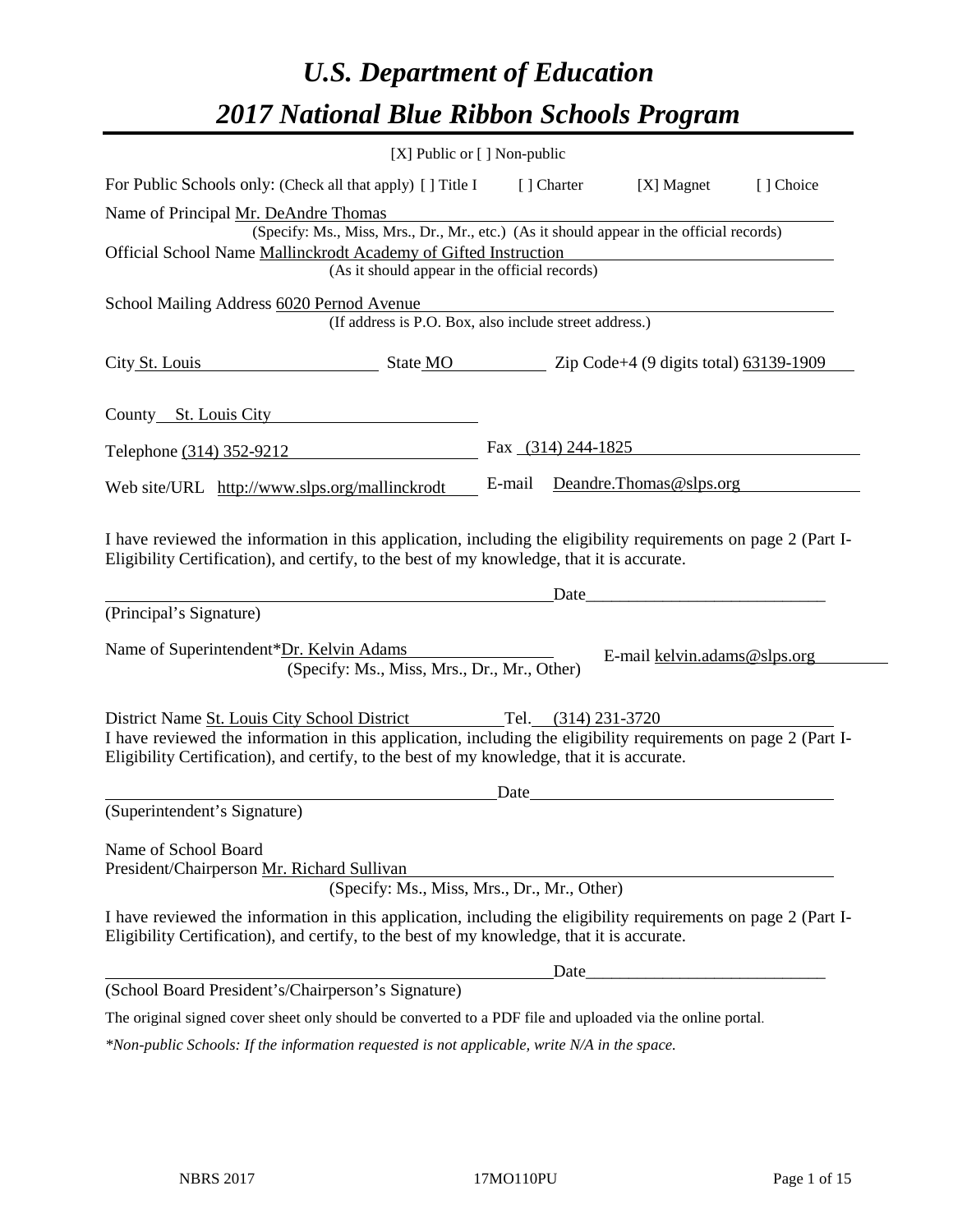The signatures on the first page of this application (cover page) certify that each of the statements below, concerning the school's eligibility and compliance with U.S. Department of Education and National Blue Ribbon Schools requirements, are true and correct.

- 1. The school configuration includes one or more of grades K-12. (Schools on the same campus with one principal, even a K-12 school, must apply as an entire school.)
- 2. All nominated public schools must meet the state's performance targets in reading (or English language arts) and mathematics and other academic indicators (i.e., attendance rate and graduation rate), for the all students group and all subgroups, including having participation rates of at least 95 percent using the most recent accountability results available for nomination.
- 3. To meet final eligibility, all nominated public schools must be certified by states prior to September 2017 in order to meet all eligibility requirements. Any status appeals must be resolved at least two weeks before the awards ceremony for the school to receive the award.
- 4. If the school includes grades 7 or higher, the school must have foreign language as a part of its curriculum.
- 5. The school has been in existence for five full years, that is, from at least September 2011 and each tested grade must have been part of the school for the past three years.
- 6. The nominated school has not received the National Blue Ribbon Schools award in the past five years: 2012, 2013, 2014, 2015, or 2016.
- 7. The nominated school has no history of testing irregularities, nor have charges of irregularities been brought against the school at the time of nomination. The U.S. Department of Education reserves the right to disqualify a school's application and/or rescind a school's award if irregularities are later discovered and proven by the state.
- 8. The nominated school has not been identified by the state as "persistently dangerous" within the last two years.
- 9. The nominated school or district is not refusing Office of Civil Rights (OCR) access to information necessary to investigate a civil rights complaint or to conduct a district-wide compliance review.
- 10. The OCR has not issued a violation letter of findings to the school district concluding that the nominated school or the district as a whole has violated one or more of the civil rights statutes. A violation letter of findings will not be considered outstanding if OCR has accepted a corrective action plan from the district to remedy the violation.
- 11. The U.S. Department of Justice does not have a pending suit alleging that the nominated school or the school district as a whole has violated one or more of the civil rights statutes or the Constitution's equal protection clause.
- 12. There are no findings of violations of the Individuals with Disabilities Education Act in a U.S. Department of Education monitoring report that apply to the school or school district in question; or if there are such findings, the state or district has corrected, or agreed to correct, the findings.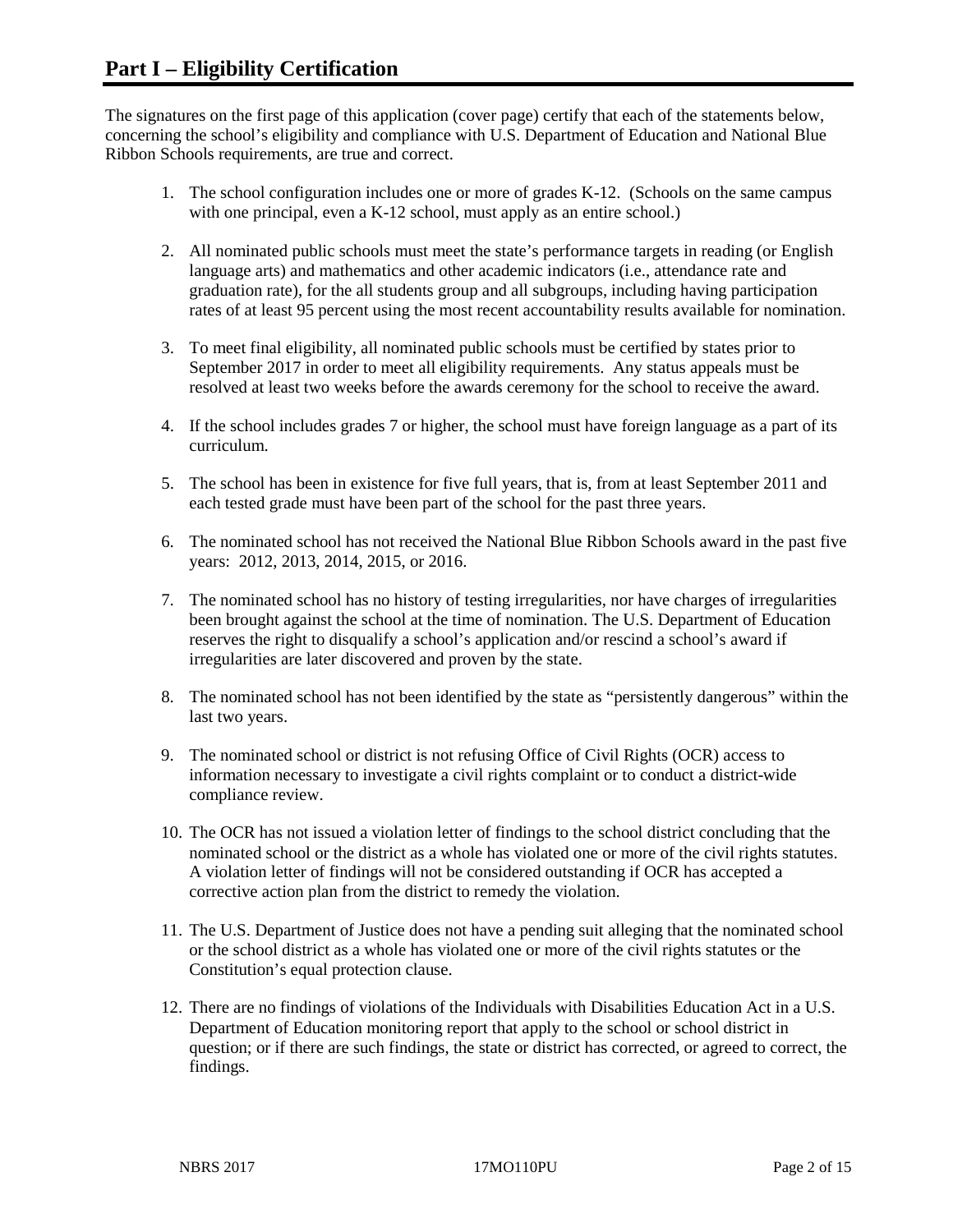# **PART II - DEMOGRAPHIC DATA**

#### **Data should be provided for the most recent school year (2016-2017) unless otherwise stated.**

#### **DISTRICT**

1. Number of schools in the district  $\frac{46}{2}$  Elementary schools (includes K-8) (per district designation): 12 Middle/Junior high schools 15 High schools 1 K-12 schools

74 TOTAL

**SCHOOL** (To be completed by all schools)

2. Category that best describes the area where the school is located:

[X] Urban or large central city [ ] Suburban with characteristics typical of an urban area

- [ ] Suburban
- [ ] Small city or town in a rural area
- [ ] Rural
- 3. Number of students as of October 1, 2016 enrolled at each grade level or its equivalent in applying school:

| Grade                           | # of         | # of Females | <b>Grade Total</b> |
|---------------------------------|--------------|--------------|--------------------|
|                                 | <b>Males</b> |              |                    |
| <b>PreK</b>                     | 10           | 20           | 30                 |
| $\mathbf K$                     | 10           | 33           | 43                 |
| $\mathbf{1}$                    | 20           | 17           | 37                 |
| $\overline{2}$                  | 20           | 25           | 45                 |
| 3                               | 19           | 15           | 34                 |
| 4                               | 24           | 22           | 46                 |
| 5                               | 24           | 19           | 43                 |
| 6                               | $\theta$     | $\theta$     | 0                  |
| 7                               | 0            | 0            | 0                  |
| 8                               | $\theta$     | $\theta$     | 0                  |
| 9                               | 0            | 0            | 0                  |
| 10                              | 0            | 0            | 0                  |
| 11                              | 0            | 0            | 0                  |
| 12 or higher                    | 0            | 0            | 0                  |
| <b>Total</b><br><b>Students</b> | 127          | 151          | 278                |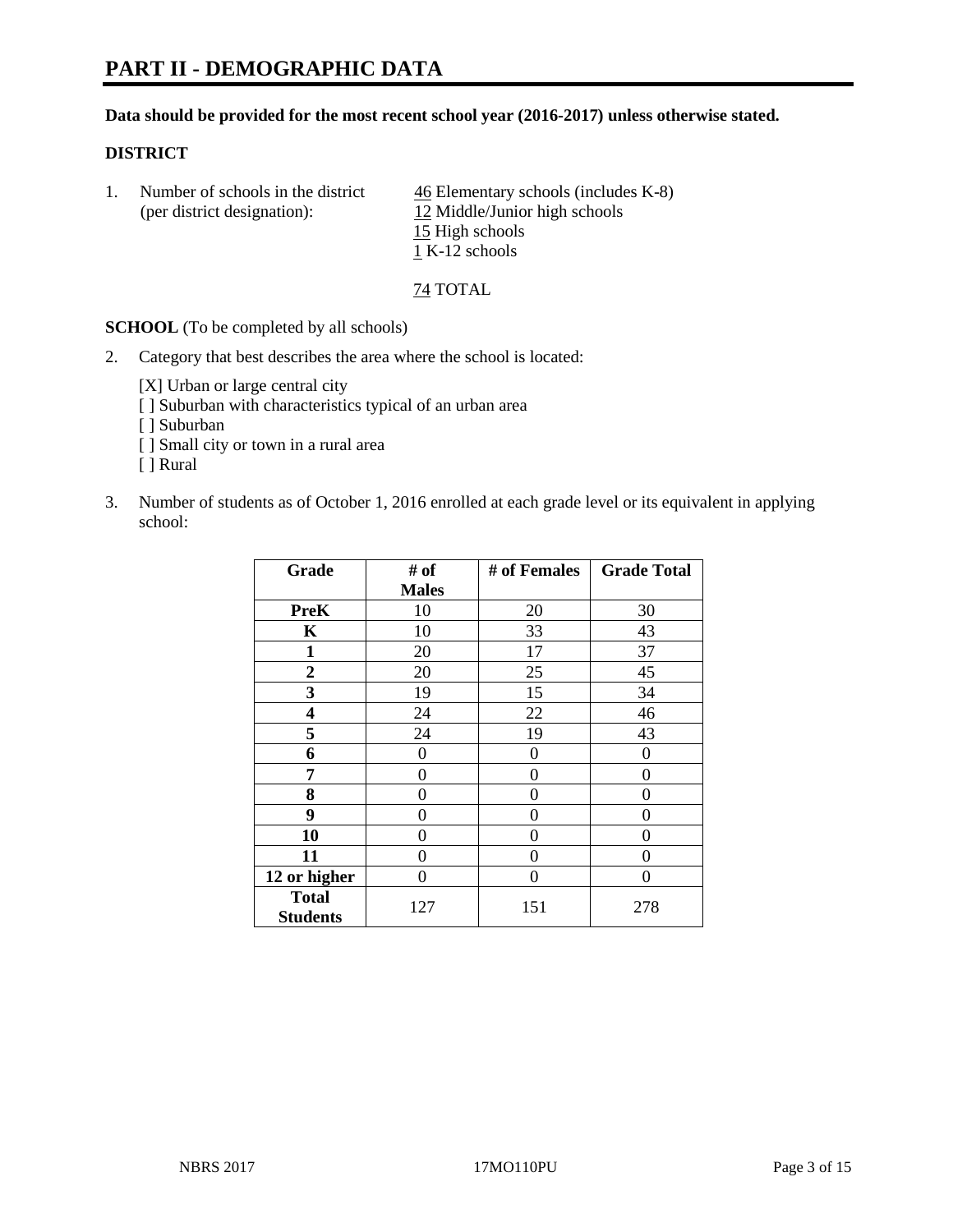the school: 3 % Asian

4. Racial/ethnic composition of  $\qquad 0 \%$  American Indian or Alaska Native 25 % Black or African American 1 % Hispanic or Latino 0 % Native Hawaiian or Other Pacific Islander 70 % White 0 % Two or more races **100 % Total**

(Only these seven standard categories should be used to report the racial/ethnic composition of your school. The Final Guidance on Maintaining, Collecting, and Reporting Racial and Ethnic Data to the U.S. Department of Education published in the October 19, 2007 *Federal Register* provides definitions for each of the seven categories.)

5. Student turnover, or mobility rate, during the 2015 – 2016 school year: 0%

This rate should be calculated using the grid below. The answer to (6) is the mobility rate.

| <b>Steps For Determining Mobility Rate</b>         | <b>Answer</b> |
|----------------------------------------------------|---------------|
| $(1)$ Number of students who transferred to        |               |
| the school after October 1, 2015 until the         |               |
| end of the 2015-2016 school year                   |               |
| (2) Number of students who transferred             |               |
| <i>from</i> the school after October 1, 2015 until |               |
| the end of the 2015-2016 school year               |               |
| (3) Total of all transferred students [sum of      |               |
| rows $(1)$ and $(2)$ ]                             |               |
| (4) Total number of students in the school as      | 278           |
| of October $1, 2015$                               |               |
| (5) Total transferred students in row (3)          |               |
| divided by total students in row (4)               | 0.004         |
| $(6)$ Amount in row $(5)$ multiplied by 100        |               |

6. English Language Learners (ELL) in the school:  $1\%$ 

3 Total number ELL

Specify each non-English language represented in the school (separate languages by commas): Bosnian and Hindu are the languages representative of our ELL students.

| Students eligible for free/reduced-priced meals: | 100 %       |
|--------------------------------------------------|-------------|
| Total number students who qualify:               | <u> 278</u> |

8. Students receiving special education services: 13 %

22 Total number of students served

Indicate below the number of students with disabilities according to conditions designated in the Individuals with Disabilities Education Act. Do not add additional conditions. It is possible that students may be classified in more than one condition.

| 0 Autism                              | $\underline{0}$ Orthopedic Impairment                 |
|---------------------------------------|-------------------------------------------------------|
| 0 Deafness                            | 2 Other Health Impaired                               |
| 0 Deaf-Blindness                      | 2 Specific Learning Disability                        |
| 1 Emotional Disturbance               | 17 Speech or Language Impairment                      |
| 0 Hearing Impairment                  | 0 Traumatic Brain Injury                              |
| 0 Mental Retardation                  | $\underline{0}$ Visual Impairment Including Blindness |
| $\underline{0}$ Multiple Disabilities | <b>0</b> Developmentally Delayed                      |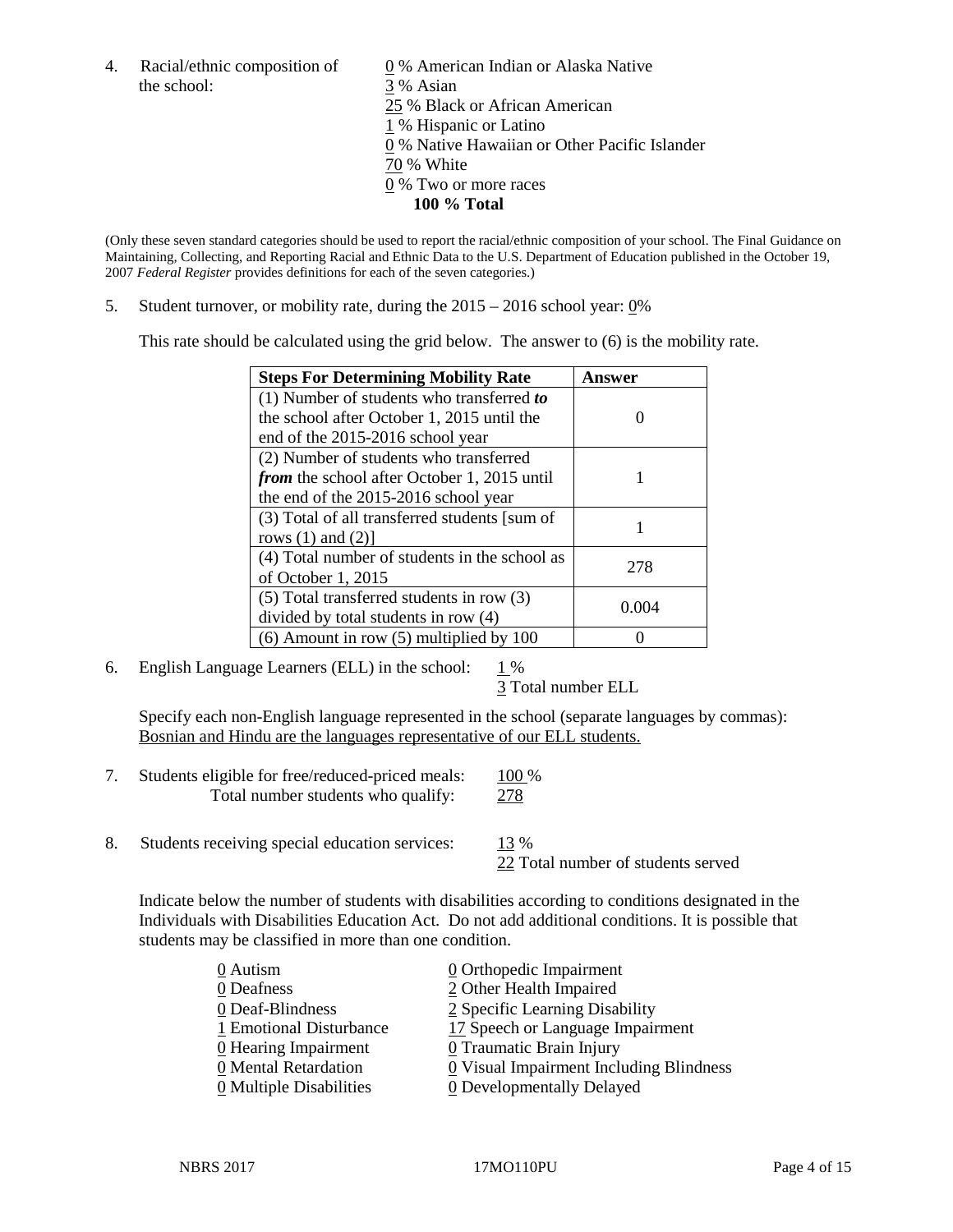- 9. Number of years the principal has been in her/his position at this school: 2
- 10. Use Full-Time Equivalents (FTEs), rounded to nearest whole numeral, to indicate the number of school staff in each of the categories below:

|                                        | <b>Number of Staff</b> |
|----------------------------------------|------------------------|
| Administrators                         |                        |
| Classroom teachers including those     |                        |
| teaching high school specialty         | 14                     |
| subjects                               |                        |
| Resource teachers/specialists/coaches  |                        |
| e.g., reading, math, science, special  | 8                      |
| education, enrichment, technology,     |                        |
| art, music, physical education, etc.   |                        |
| Paraprofessionals under the            |                        |
| supervision of a licensed professional | $\mathcal{D}$          |
| supporting single, group, or classroom |                        |
| students.                              |                        |
| Student support personnel              |                        |
| e.g., guidance counselors, behavior    |                        |
| interventionists, mental/physical      |                        |
| health service providers,              | $\mathcal{D}$          |
| psychologists, family engagement       |                        |
| liaisons, career/college attainment    |                        |
| coaches, etc.                          |                        |

- 11. Average student-classroom teacher ratio, that is, the number of students in the school divided by the FTE of classroom teachers, e.g., 22:1 20:1
- 12. Show daily student attendance rates. Only high schools need to supply yearly graduation rates.

| <b>Required Information</b> | 2015-2016 | 2014-2015 | 2013-2014 | 2012-2013 |     |
|-----------------------------|-----------|-----------|-----------|-----------|-----|
| Daily student attendance    | า7%       | 97%       | 97%       | 96%       | 96% |
| High school graduation rate | 0%        | 0%        | 0%        | 9%        | 0%  |

#### 13. **For high schools only, that is, schools ending in grade 12 or higher.**

Show percentages to indicate the post-secondary status of students who graduated in Spring 2016.

| <b>Post-Secondary Status</b>                  |    |
|-----------------------------------------------|----|
| Graduating class size                         |    |
| Enrolled in a 4-year college or university    | 0% |
| Enrolled in a community college               | 0% |
| Enrolled in career/technical training program | 0% |
| Found employment                              | 0% |
| Joined the military or other public service   | 0% |
| Other                                         |    |

14. Indicate whether your school has previously received a National Blue Ribbon Schools award. Yes No X

If yes, select the year in which your school received the award.

15. In a couple of sentences, provide the school's mission or vision statement.

We are committed to student learning using quality teaching strategies and character development in a supportive environment to empower our students to excel in all areas.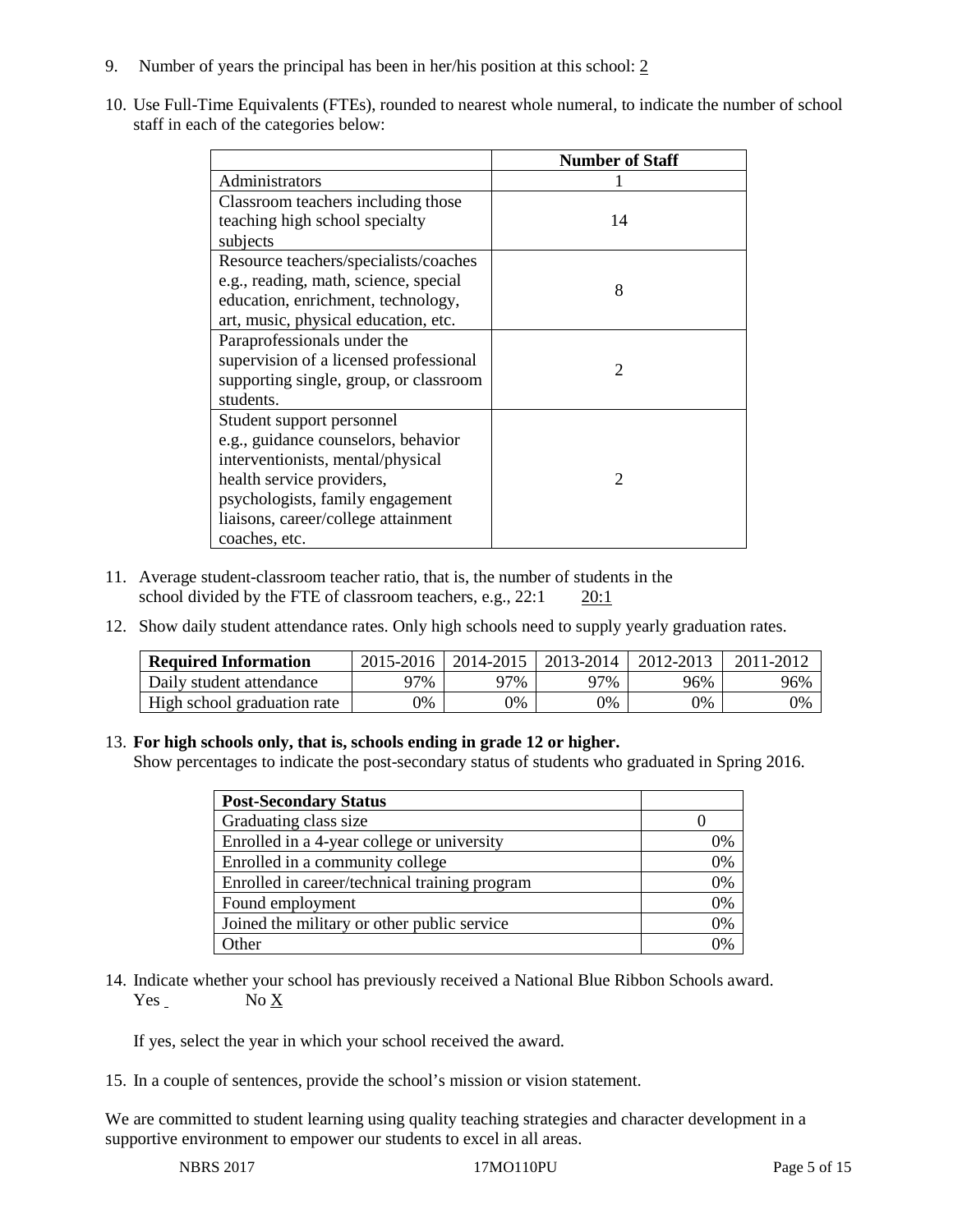16. **For public schools only**, if the school is a magnet, charter, or choice school, explain how students are chosen to attend.

Students who attend Mallinckrodt Academy are selected via a two-tiered admissions process. First, potential students participate in a lottery in which they are selected and ranked on either an Accepted or Wait list. Second, each student is administered an intelligence and academic achievement assessment, ensuring that they score at or above the 90th percentile, nationally. Those who satisfy the intelligence and academic benchmarks will be offered the option of enrolling.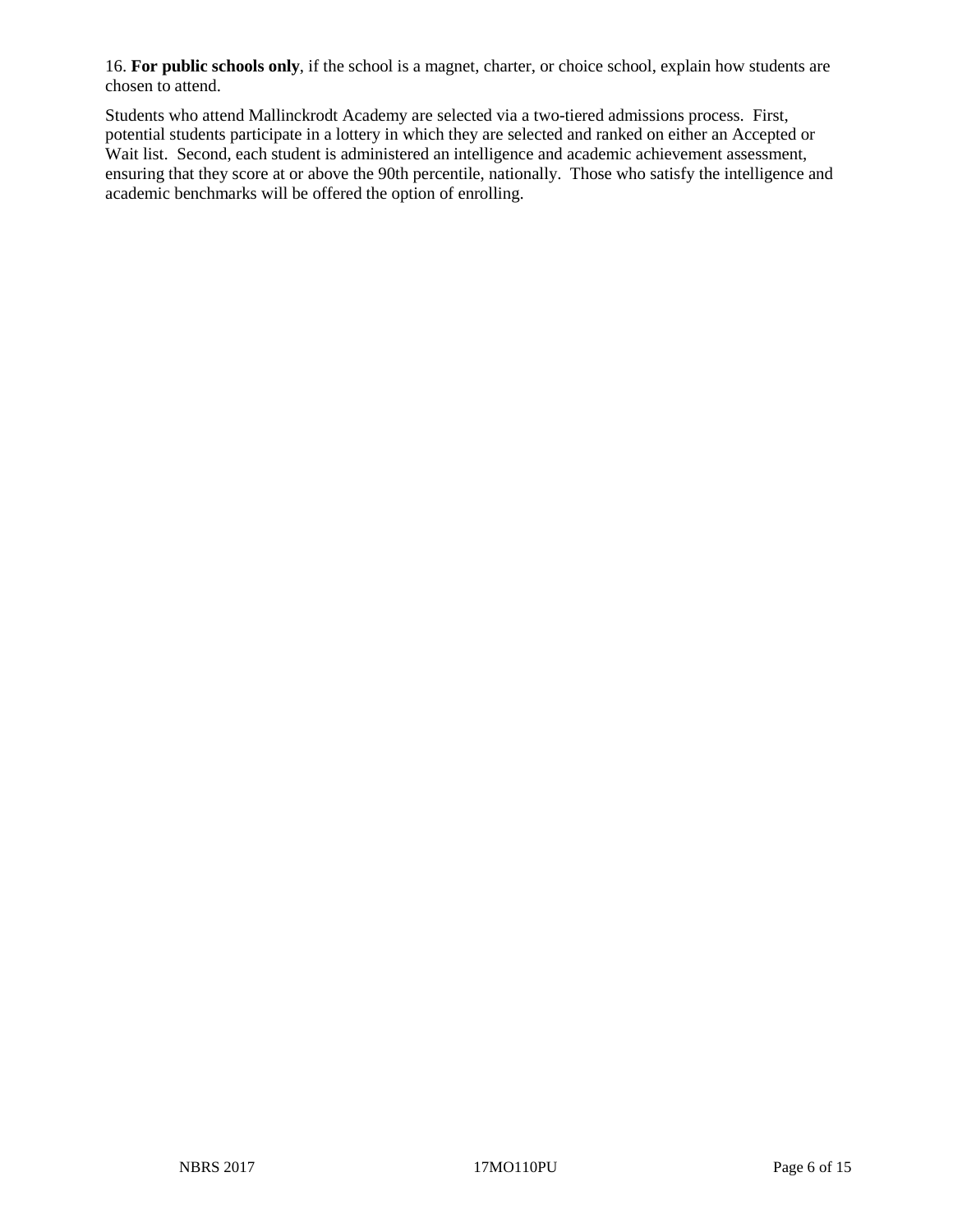# **PART III – SUMMARY**

In 1938, the Edward Mallinckrodt School in the St. Louis Public school district was completed at 6020 Pernod Avenue as a P.W.A. project. It was designed by George W. Sanger and is named after the noted philanthropist and founder of the Mallinckrodt Chemical Company.

Mallinckrodt School served neighborhood students from grades Kindergarten to 8th grade from 1938 to 1976. The school district was continuing to use the concept of neighborhood schools. This Southwest city neighborhood was predominately white, middle-class citizens whose community anchors were the various Catholic Church parishes located in Southwest city. However, by the end of 1976, the neighbor population was in decline. People were moving to St. Louis County, and many parents were sending their students to parochial schools.

At the start of the 1976-1977 school year, the status of the school was changed to Mallinckrodt Academy of Basic Instruction, and it became a magnet school. Families throughout the city and county could apply to the St. Louis Public School lottery system for admittance. The purpose of the change in status was to achieve racial balance with students and staff. The curriculum used was the same as other district schools. A full-time preschool class was added during this time, and after 5th grade, students were promoted to middle school. In 1977 the school enrollment was 277 students. There were three other magnet schools in the Southwest city at this time.

With dwindling student enrollment due to changes in population and the development of charter schools, the SLPS district wanted to close Mallinckrodt at the end of the 2009 school year. The staff and neighborhood rallied in support of keeping Mallinckrodt open. At the start of the 2009-2010 school year, the superintendent proposed transitioning Mallinckrodt to the second school for gifted children in the district. In the 2010-2011 school year, students identified as gifted for preschool and Kindergarten were enrolled. Enrollment at that time was 200 students. Mallinckrodt ABI was considered a Title I school which means that 80% of the students were receiving free and reduced lunch. This also meant that the school received additional money for special programs. A full-time special education teacher was hired as well as a parttime teacher to provide enrichment for students in Kindergarten through 5th grades. In addition, afterschool and before-school tutoring programs were put in place for those students who were considered "at risk" for academic success. Another program that was added as an incentive to attract students was the Clubs program. Mallinckrodt ABI was the only school in the District to offer Clubs. Once a week for the last hour of the school day students could choose from a variety of club offerings and attend the club for the semester. Each semester the student could change his/her club or remain in the same club. Offerings included chess, problem-solving, cooking, art, music, basketball, ecology, literature study, math and recycling, to name a few. The combination of offering gifted classes and clubs began to attract students to Mallinckrodt ABI. Another program added at this time, HomeWorks, allowed teachers to make two home visits a year to discuss academic achievement and parent involvement. A 2011 article in the Metro section of the Post-Dispatch newspaper stated: "Moms and dads at Mallinckrodt are praising their child's progress in reading and writing, and tout its principal and parent-teacher organization."

At this time, there were also changes in the community. Young families were beginning to buy homes in the Southwest city again, and merchants were again being attracted to the area.

Each school year a grade level for gifted students was added. This resulted in a complete transition to gifted learners by the 2016-2017 school year. In 2016, the name of the school was changed to Mallinckrodt Academy of Gifted Instruction, and student enrollment climbed to 278. Students attend from all over the city and beyond. The community and school have made a concerted effort to create the ambiance of a neighborhood school. Businesses, churches, neighbors, and families have all become a part of Mallinckrodt Academy.

Other changes have come, including the evolution of Clubs into Genius Hour, which affords students the opportunity to explore their passions, participate in Problem-Based Learning, hone their academic skills and/or explore new ideas and topics. The partnership with the community has enabled Mallinckrodt to offer before-school science programs, zoological programs, Girls on the Run, before-school music programs, and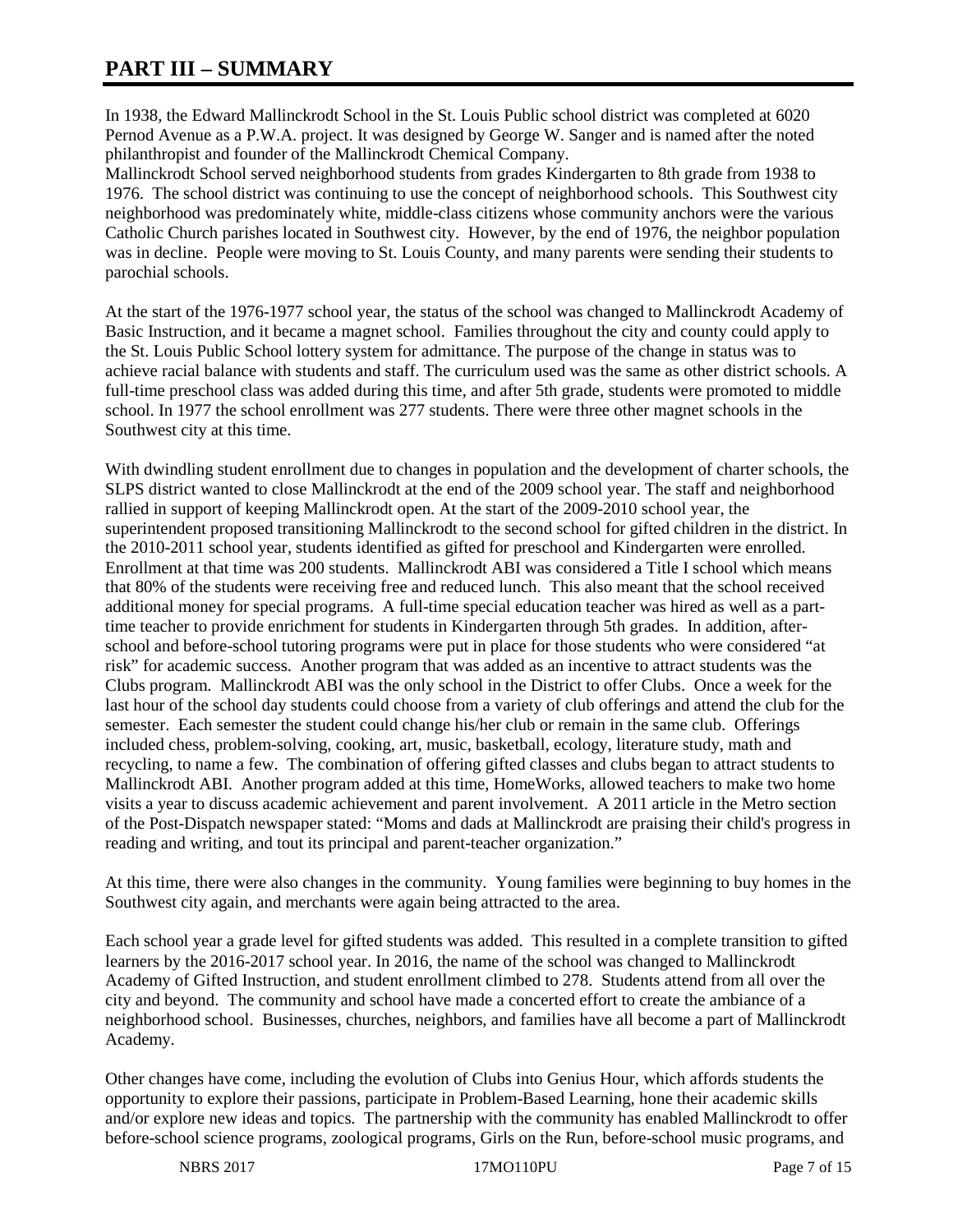school-day programs with Buder Library and Springboard for Learning. Teachers are compacting the curriculum (Reis and Renzulli, 1984) to provide time in the day for students to accelerate or enrich their learning. The demographics of the community have changed to a more diverse population, and the functions at the school are often at the hub of the activities in the community.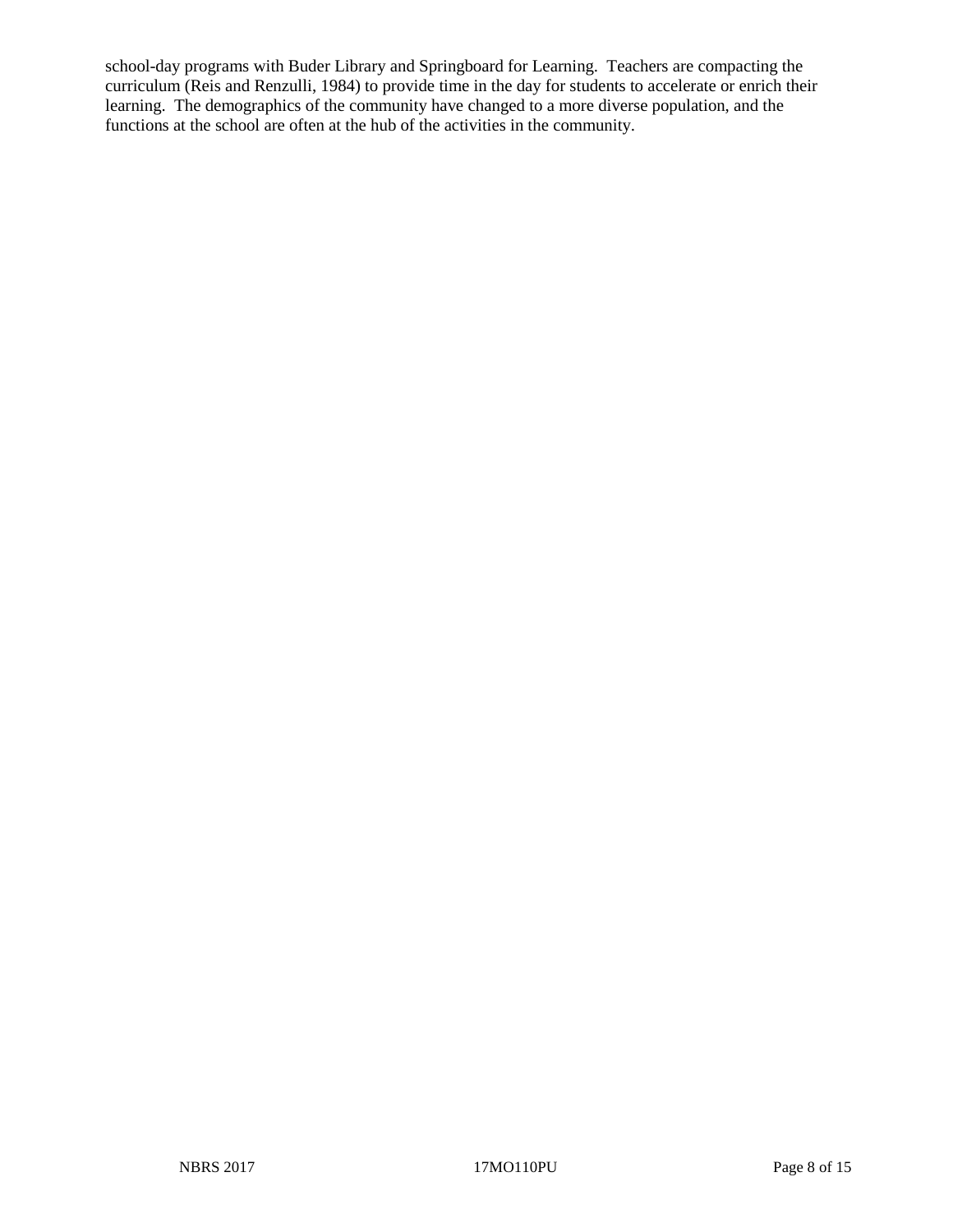## **1. Core Curriculum:**

The core curriculum at Mallinckrodt Academy is one that begins at preschool and extends through 5th grade and is aligned with the Missouri Learning Standards both horizontally and vertically. For preschool through first grade the curriculum is focused on phonemic awareness, phonics instruction and word construction. The curriculum support materials used as a framework are Making Meaning, Being a Writer and SIPPS; however, level books, guided reading groups and individualized instruction also support this framework. In these grades our students are learning to read. Grades second through fifth approach English Language Arts from the aspect that students are now reading to learn. Expeditionary Learning is the material framework that is used as a guide for instruction in these grade levels. Higher-level thinking skills are the focus of the framework which includes beginning each lesson with an Essential Question that will guide instruction and learning and ending each lesson with an exit ticket. Literature groups, guided reading groups and individualized reading instruction are provided. The curriculum framework for each core subject is a spiral framework that covers many of the same skills in each grade level but as the grade level increases, the instruction becomes more in-depth and rigorous.

Hands-on learning activities are components of the English Language Arts, Mathematics, Science, and Social Studies curriculum throughout the grade levels and each subject is taught using the integrated instruction model. As a STEM school, the Science Lab offers students the opportunity to work as real scientists to experiment, modify, change and manipulate instruction that provides the setting of real research. "Guest experts" are frequently in the Science Lab to offer experiences in physics, engineering, chemistry, environmental education, and biology. The Science Lab has a collegial relationship with one of the community partners, Gateway Greening, who is the sponsor of the school's Seed to STEM Program. The instructor for Gateway Greening works to integrate the hands-on environmental, agricultural and biological activities of Seed to STEM into the science curriculum both in the lab and in the classroom. Two other community partners who work very closely with our Seed to STEM Program, Science lab and classroom instruction are Mallinckrodt Industries and Pfizer Pharmaceutical Company. Both of these partners offer financial support and provide instructors in the regular classrooms to support hands-on learning.

Small group and individualized instruction are a major aspect of daily learning. Students in all grade levels are presented with real-world problems in every subject area and are guided to explore and find solutions to these problems. Although the curriculum design is one of acceleration, differentiated instruction is the guide for presenting the subject matter. A major component of the differentiated instruction model is flexible grouping which allows students who are advanced in reading and mathematics to leave their grade level classroom for that particular subject area and join a classroom that is studying the topics and skills commensurate with the student's needs. Envisions Math is the curricular materials for the whole school which establishes a learning environment that allows for the flexible grouping. Mallinckrodt also has a partnership with McKinley Middle School that allows Mallinckrodt students the flexibility of going to McKinley for mathematics instruction.

Social studies instruction is integrated throughout other subject areas and the curriculum framework is designed to incorporate our community partnership with Washington University, Gateway Greening, Target, The Missouri Botanical Garden, and Junior Achievement. Each grade level has an opportunity to experience the world of business and entrepreneurship, and the Kindergarten and 5th grades participate in "JA in a Day", which allows the students to act as businessmen/women for a day. 5th grade also participates in BizTown at the Junior Achievement Headquarters in Chesterfield Missouri. In order to create an atmosphere of civic mindedness, Mallinckrodt has established additional partnerships with University of Missouri Nutrition Program, Gethsemane Lutheran Church, the Noodle Company, Penn Station, Shrewsbury Bowl, and Panera Bread. Mallinckrodt is now in the process of becoming a National School of Character.

The staff at Mallinckrodt Academy has found a direct correlation between student achievement of those students who began Mallinckrodt in preschool and stayed through fifth grade. An analysis of the data from STAR and Acuity Reading and Mathematics for those students who began preschool at Mallinckrodt and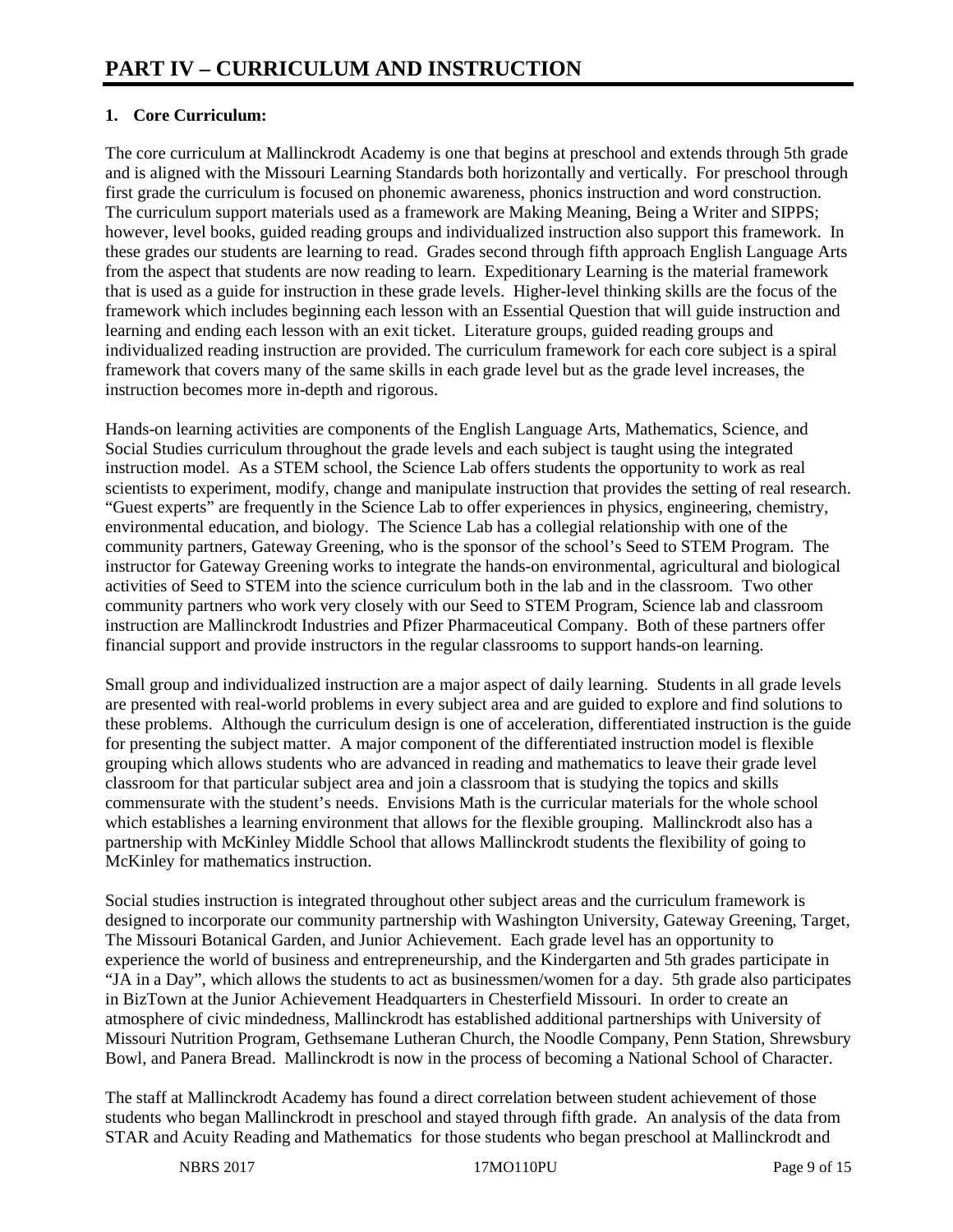who have remained through fifth grade indicates that 17.6% of these students scored proficient in reading and 82.4% of the these students scored advanced. In mathematics, 5.4% of the students scored proficient and 94.6% of the students scored advanced.

## **2. Other Curriculum Areas:**

At Mallinckrodt Academy, we pride ourselves on educating the whole child. When schools succeed in that regard, young learners will demonstrate an understanding and an appreciation of disciplines such as art, music, physical education, and foreign languages. In addition to their core curriculum, Mallinckrodt specialists offer a vigorous related arts curriculum. Each student receives one or two periods of art, music, and Spanish every week. Each grade level also receives two periods of physical education, per week.

During physical education, the children are held to a high standard of excellence in such areas as health, movement, and physical education. We expect our students to meet grade-level specific fitness goals in alignment with the state curriculum. They are also encouraged to align their mind and body while making healthy choices about nutrition and physical activity. With a full-sized gymnasium, spacious playground and classroom health instruction, our physical education teacher is well-equipped to prepare students for an active lifestyle.

The St. Louis Public Schools music curriculum is also challenging and inventive. As students matriculate through the primary grades, we introduce them to sacred and secular music, musical notation, vocabulary, instruments, and, of course, quality singing voices. While we emphasize historically significant American music (traditional music, in particular), we are sure to expose students to genres from around the world. Focused listening encourages thoughtful consideration of those genres with which children may be unfamiliar. Students are well-acquainted with musical notation. By fifth grade, a Mallinckrodt student is able to perform melodies, often on recorders, in addition to singing a varied and multicultural repertoire which is demonstrated during semester performances.

Mallinckrodt students are fortunate to have a fully-equipped art room in which they are able to learn a variety of visual arts. Drawing, painting, and ceramics are just a few of the disciplines with which children work regularly, and their pieces are prominently displayed throughout the building. Students are provided opportunities to explore personal art interests and personal projects during their scheduled time. Using the visiting artist model, our urban students get to experience many modes and mediums of art.

Unlike most elementary schools, Mallinckrodt is fortunate to have a full-time Spanish teacher. All students receive foreign language instruction that goes beyond grammar to include a diverse, multicultural learning experience. The method of instruction is immersion so that the entire lesson is taught in Spanish and the responses from the students are in Spanish. In addition, conversations in the hallway between the Spanish teacher and students are always in Spanish.

#### **3. Instructional Methods, Interventions, and Assessments:**

There are a variety of instructional methods that Mallinckrodt staff employ to meet the academic needs of the students. The two core components of academic instruction school-wide are differentiation and critical thinking. We have fluid groups that allow students to go to a grade level other than their own for content (math/reading) instruction and then return to their grade-level classroom for grade-level instruction. Also, each classroom teacher provides instruction one grade level above the assigned grade level. For example, first grade students are taught using the second grade curriculum. However, since the staff pre and post-tests students and uses curriculum compacting, students can receive instruction on the grade level suggested by the assessment. Guided groups are used for Reading and Math instruction and are fluid. The students move in and out of groups as the skills are mastered.

Direct instruction is provided to the entire classroom but it is abbreviated to allow for small group differentiated instruction and curriculum compacting. Differentiated instruction occurs most frequently when students have mastered a skill and are ready to move up to the next skill, but it can also occur when skills are not mastered and instruction must be provided on grade level.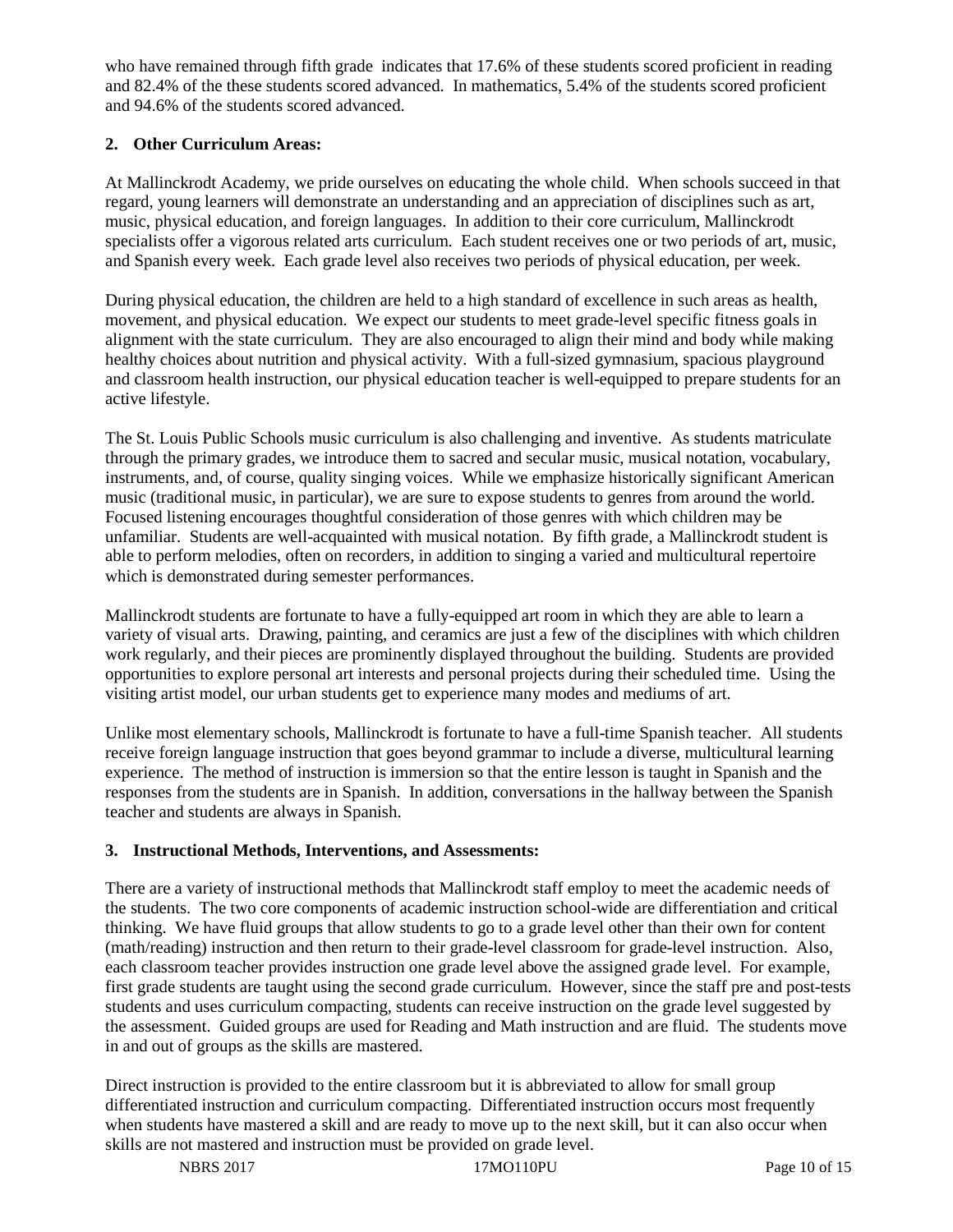Students are given the opportunity to participate both in project-based learning and problem-based learning. Opportunities occur both individually, in small groups and in partnerships. These learning models are used throughout the school year to introduce students to real-world problems, engineering, exploration, and research projects.

Technology is an integrated component of instruction. Pre-School, third, fourth and fifth grade students have individual iPads and Kindergarten, first and second grade have Chrome books. In addition, there are two computer labs that are available to the students. Students are adept at downloading assignments to be sent to the teacher.

PLC meetings are held three weeks each month and during those meetings the staff delves deeply into assessment scores. The assessments used at Mallinckrodt are such that reports can be generated (Matrix Report and Student Assessment Report) that provide detailed skill deficits (both remedial and advanced) for every student as well as providing progress monitoring tools for on-going interventions. Instructional groups are created using the Matrix skills spreadsheet and those groups change according to the needs of the individual student. Skill acquisition is tracked closely to maintain a challenging learning environment for all students.

Targeted students who fall into the basic category have an individualized instructional plan specifically designed to move the student towards proficient and advanced status. Progress monitoring is on-going and the instructional plan evolving to meet the needs of the students. The teacher assistant, special education teacher, and classroom teacher work together to ensure that the instructional methods and groups are creating a learning environment that move the students towards mastery.

Interventions are provided to those students who have deficient skill areas, students who are having difficulty grasping direct instruction material and/or those students who need extra help to become academically successful. There are three persons in the school who act as tutors. These three individuals are assigned to provide individual or small group instruction in the problem areas. The intervention groups are fluid to allow students to move in and out of the groups as their academic needs dictate.

We begin each school year by looking at the previous year's MAP scores and the current STAR Reading and Math Assessments. A chart is created that places students in the basic, proficient or advanced levels. During PLC meetings and teacher planning, the Reading/Science Specialist and principal meet with the teachers to breakdown the skill deficits and to categorize each problem area. Intervention begins at this time. We are not only concerned with moving students from basic, but we also looked at those students who needed to be challenged and could move to advanced. The focus at Mallinckrodt is to give students the opportunity to decipher the world around them and provide the skills they need to become productive citizens of the future.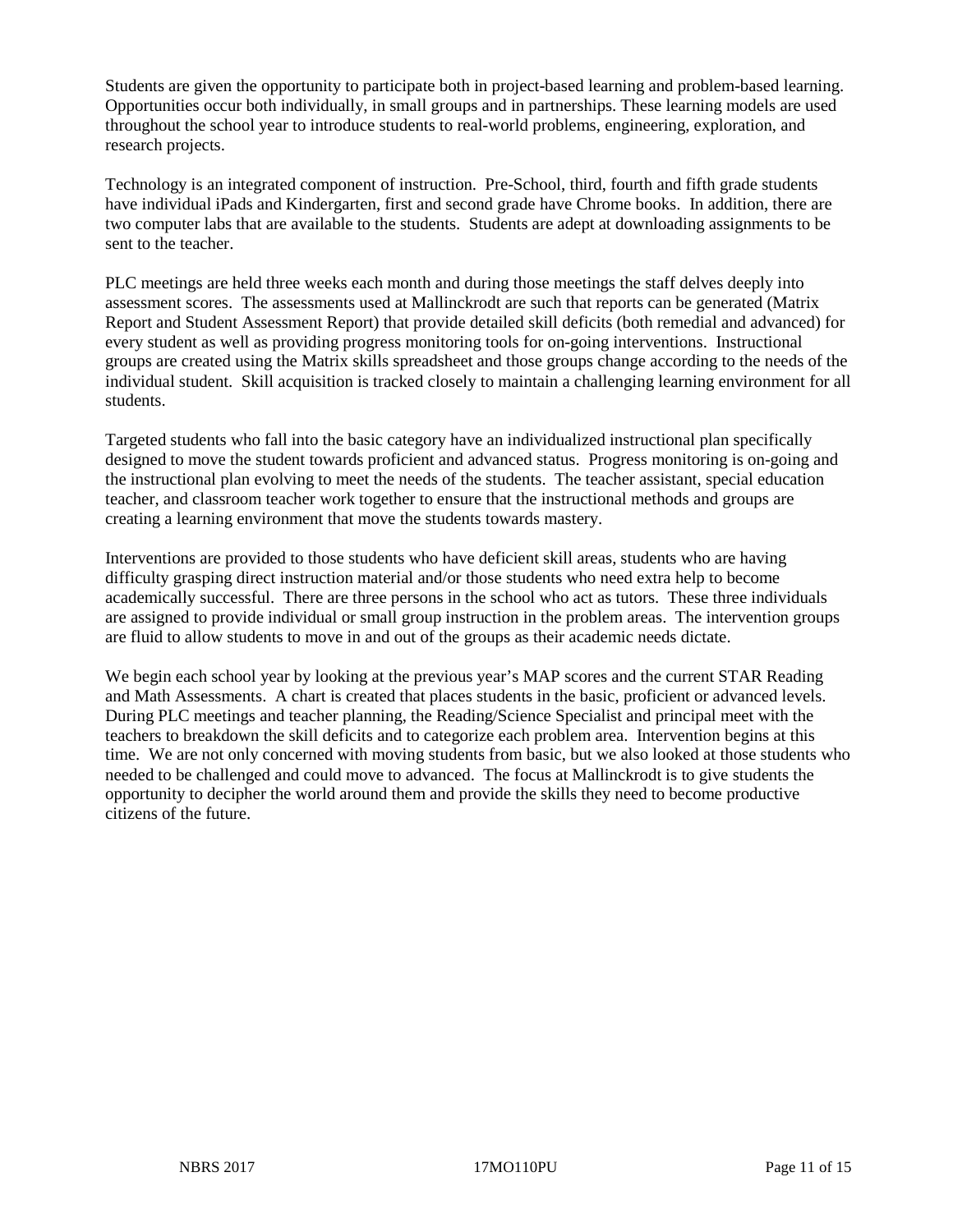## **1. School Climate/Culture:**

The Character Committee at Mallinckrodt is the foundation for a positive student and staff environment. To encourage students to make great decisions and celebrate successes, Hot Tickets were created to inspire Dragon P.R.I.D. E. (Peace, Respect, Integrity, Determination, and Empathy). When any adult witnesses any student portraying the above character trait(s), the deed is recorded on a Hot Ticket and added to a grade level entry for an opportunity be part of a monthly celebration. Hot Tickets are also part of the end of the day announcements to be celebrated. Students who have received "Hot Tickets" for exemplifying good character have their name announced and the action of character they demonstrated.

On the first Monday of each month, the entire school meets in the Gymnasium for a Dragon Rally. During our Dragon Rallies a number of events take place; grade levels have a chance to creatively display the character trait of the month; the 3 top attendance percentages are shared for the month; Student Council shares the next student-led event (Valentine's Day heart sales, Shamrock sale, School-wide Earth Day activity); and PTO after-school events are announced (Movie Night, Sock Hop, Science Fair Kickoff, Animal Shelter Community Outreach, Trunk or Treat, International Day, Dragon Under the Sun Picnic). Our Dragon Rallies are pretty exciting and entertaining! Our students, staff, and parents all look forward to them.

Presentations from the surrounding community are a common event at Mallinckrodt. You may find a presenter in the Science Lab, the Music class, the Physical Education class or individual classrooms. We have Springboard for Learning that comes once a month for grades Pre-school through second. We have had architects, chemists, engineers, physicists, musicians, story tellers, dancers, historians, and dramatists in our classrooms. We want to feed our students' social and emotional needs as well as their personal interests and artistic needs to motivate learning.

The school culture is constantly evolving. We have a school leadership team comprised of teachers and administration who meet once a week and with input from the staff make school decisions. Every effort is made so that everyone's voice is heard and opinions and suggestions valued. The Courtesy Committee plans staff outings outside of school time and provides support for staff family situations as well as celebrations such as weddings, the birth of a child or other personal events. The school has an ambiance of comradery and caring.

The leadership team's format is based on the School-based Management/Shared Decision-making model. Staff speaks out about decisions and issues that affect the whole school. Instead of bringing problems to administration, they bring solutions. We also have the TEAC (Teacher Employee Advisory Committee) which is composed of staff members where concerns are addressed with the principal and positive solutions are incorporated.

## **2. Engaging Families and Community:**

A hallmark of education at Mallinckrodt is the active and diverse parent and family community represented both in the school's strong PTO participation and myriad other volunteer engagements and contacts with teachers and staff. By giving parents a meaningful voice in the direction and decisions made on their students' behalf, through regular communication from the principal both in written newsletters and monthly personal updates at PTO meetings, they are empowered to ask questions, present ideas and initiatives, and co-create a vision of the successful school we all want to have. Parents and other family members take advantage of the school's open door policy and volunteer by leading tours of the school, helping to organize community spaces like the library to run more effectively, providing lunches and treats for staff during conference weeks and other busy times, and even just stopping by to eat lunch with their students. A popular first-day "Back to School Coffee and Pastry Hour" builds cohesion among new and veteran families, while extracurricular monthly parties in our school garden keep connections strong outside the school day. Multiple events throughout the year, including student concerts, family science night, sock hop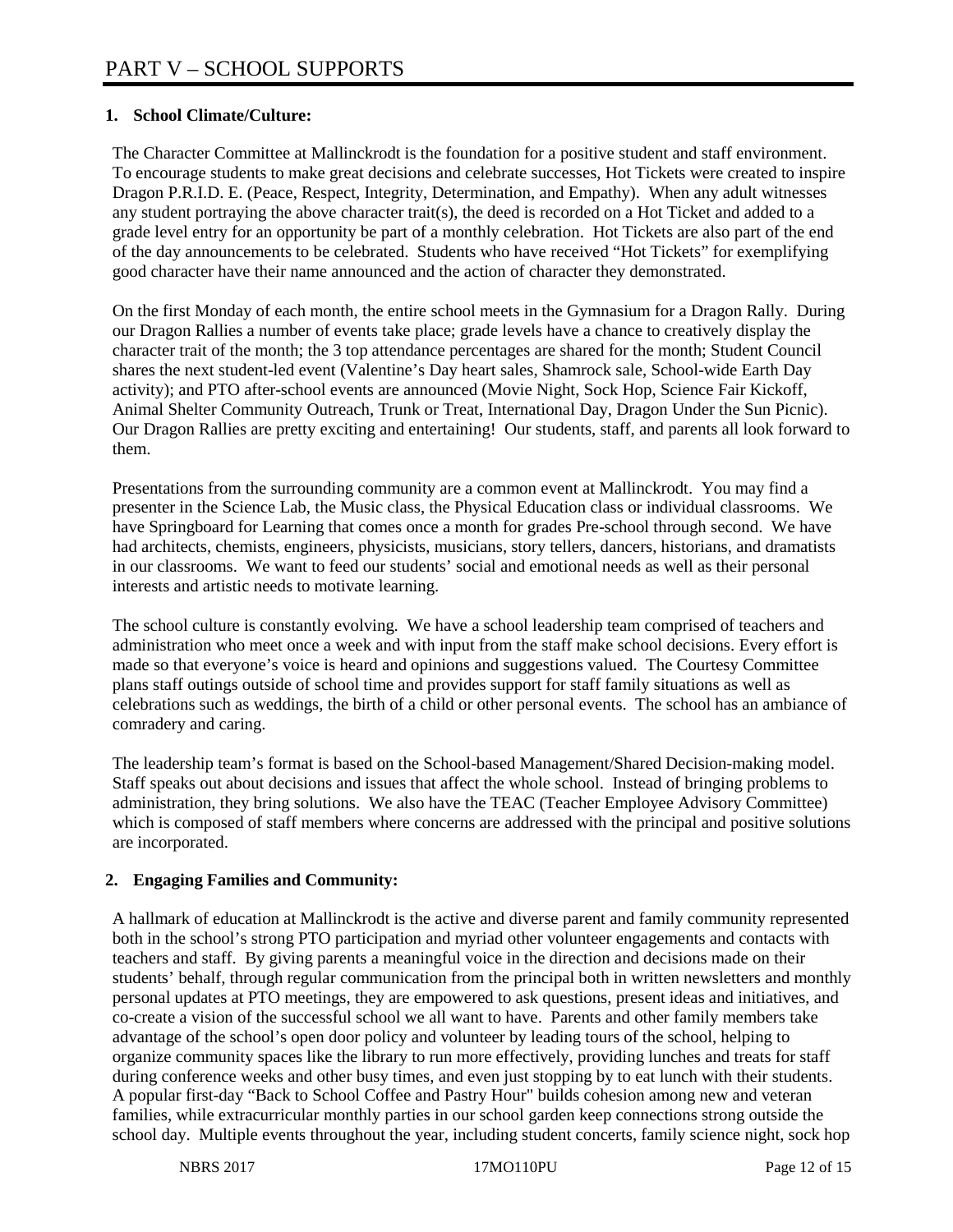dance, and world culture night, bring our families into the school building for more than just academic reasons. Parents have taken it upon themselves to help teachers by generously funding Donors Choose projects to enhance classroom learning and environments. Annual fundraising through the PTO has as its main goal providing resources beyond what the district can meet for the creative, dedicated educators of Mallinckrodt.

Teachers, parents, other family members, and the community at large truly see each other as partners in the success of Mallinckrodt students. Our large physical presence (with a prominent and colorful school garden, and a vast greenspace lot adjacent to the playground) provide landmark status in our neighborhood and our city, and our school community takes full advantage of these assets to advocate for students. Our relationship with our faith partner (Gethsemane Lutheran Church), our local neighborhood association, corporate entities, higher-ed institutions including Maryville University and Saint Louis University, and others allows us to show them tangible evidence of students' achievement, and allows us to ask them to remain with us for continued improvement. Even something as minor as a lighted sign board in front of our school gives us a venue where we can share our successes and needs with those around us.

#### **3. Professional Development:**

As a district, Saint Louis Public Schools provides high quality Professional Development for all staff members to ensure that teachers are supported in their area(s) of expertise and that we meet the needs of students as outlined in the District's Transformation Plan. After each PD session, staff members are asked to complete a survey on the information that was shared. Each completed survey is then used to measure the effectiveness of the professional development.

Mallinckrodt has been given some autonomy to provide professional development to our staff to better serve our students. Our staff members shared that one of their interests was to understand the social, emotional, and academic needs of the gifted learner, which supports the district's goal of students' academic success. A professional development outline was created with Unlimited Potential Counseling & Education Center and Lindenwood University to provide our staff with information and strategies on meeting the diverse needs of all gifted learners.

In planning for the upcoming school year(s), all staff members are asked to complete a professional growth and needs assessment. The Principal and the Leadership Team will align the district's and the school's goals to provide a means to support the targeted areas of both the district and school needs.

#### **4. School Leadership:**

Mallinckrodt Academy is unique in that we provide our staff, students, and our parents an avenue of communication where voices are heard and input is valued. As a staff, communication is shared through our weekly Professional Learning Communities. Teachers have an opportunity to collaborate during their common planning period to discuss data, share best teaching strategies, and plan for upcoming grade level or school wide events. Our Related Arts teachers (Art, Music, Spanish, and Physical Education) also have a daily common planning period to integrate subject areas/ ideas, and discuss Project/Problem Based Learning to support grade level and school wide initiatives.

Our school counselor plays a vital role in the functionality of school. The counselor is available for CARE Team meeting, teaching character building lessons, meeting with small groups, and meets with the school principal daily to inform, discuss, and plan for needed resources for student, staff, and our community. We also have our school wide staff meeting on the second and fourth Tuesday of each month to share professional development and to meet as a vertical team.

We are very fortunate that we are a part of a strong and effective Parent Teacher Organization. Our PTO is made up of members who care a great deal about the students, staff, and community. They work hard to provide high quality opportunities for our students and staff.

NBRS 2017 17MO110PU Page 13 of 15 Mallinckrodt has a School Student Council, made up of the student body, which meets regularly to plan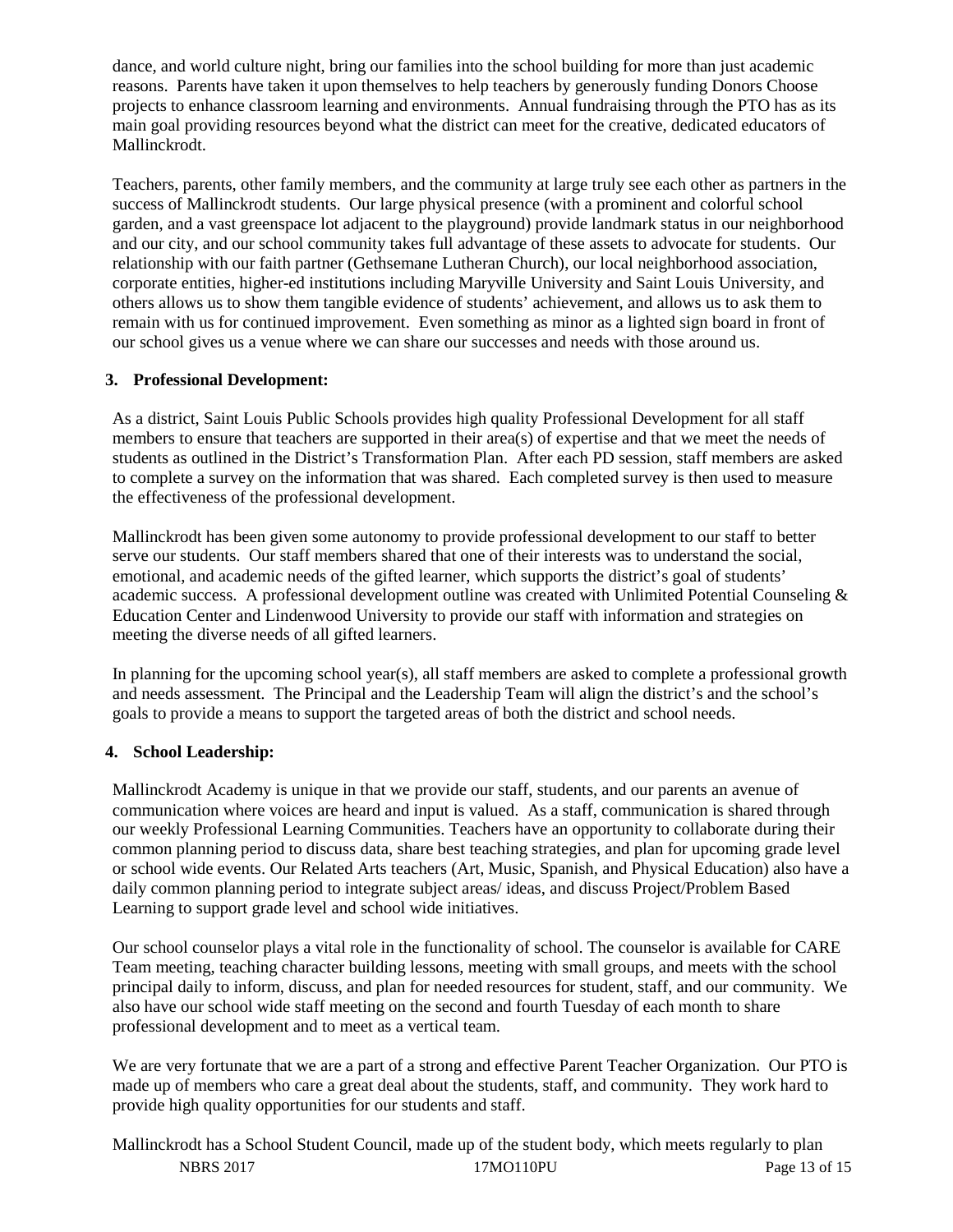events, discuss student centered topics, and provide a voice for students' interest. The school also has a Leadership Team that embodies our mission, vision, and school goals to provide a platform to support the staff with Professional Development and Innovation. As a Leadership Team, we meet every Thursday to discuss PD, plan and improve needed resources, and propose advancement that will allow the school to continually move forward.

The principal's role is to ensure that the school is always moving forward academically, culturally, and behaviorally. The principal observes each teacher's classroom regularly and provides instructional and behavioral support to instill success for all students. The role of the principal is to create a culture and climate that is positive and generates opportunities for students and staff to excel. As the principal, it's important to cultivate leadership in others. By empowering others to succeed and taking leadership roles, the school community will thrive. The role of the principal is to provide a platform for stakeholders to embody the school's vision and mission.